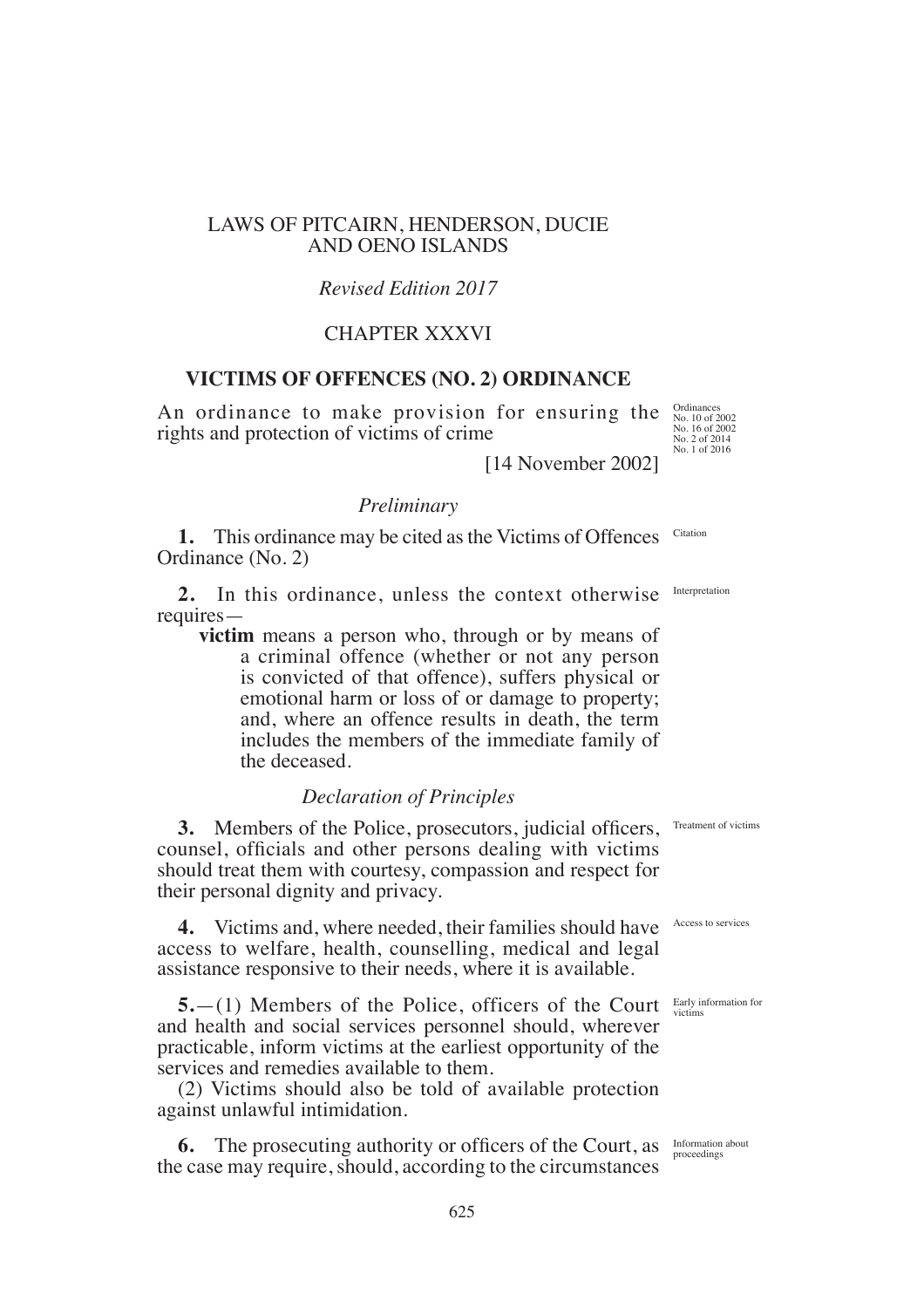of the particular case**,** make available to a victim information about the progress of the investigation of the offence, the charges laid or the reasons for not laying charges, the role of the victim as a witness in the prosecution of the offence, the date and place of the hearing of the proceedings and the outcome of the proceedings, including any proceedings on appeal.

**7.** Law enforcement agencies and the Courts should return the property of a person (other than the defendant) which is held for evidentiary purposes as promptly as possible so as to

Return of property

Power to clear Court and forbid report of proceedings

**8.**—(1) Subject to the provisions of subsections (2) and (3) of this section and any other enactment, every sitting of any Court dealing with any proceedings in respect of an offence shall be open to the public.

minimise inconvenience to that person.

(2) Where a Court is of the opinion that the interests of justice or of public morality or of the reputation of any victim of any alleged sexual offence or offence of extortion so require, it may make any one or more of the following orders—

- (a) an order forbidding publication of any report or account of the whole or any part of—
	- (i) the evidence adduced; or
	- (ii) the submissions made;
- (b) an order forbidding the publication of the name of any witness or witnesses or any name or particulars likely to lead to the identification of the witness or witnesses;
- (c) subject to subsection (3) of this section, an order excluding all or any persons other than the complainant, any member of the police, the defendant, any counsel engaged in the proceedings and any officer of the Court from the whole or any part of the proceedings.

(3) The power conferred by paragraph (c) of subsection (2) of this section shall not be exercised so as to exclude any accredited news media reporter.

(4) An order made under paragraph (a) or paragraph (b) of subsection (2) of this section—

- (a) may be made for a limited period or permanently; and
- (b) if it is made for a limited period, may be renewed for a further period or periods by the Court; and
- (c) if it is made permanently, may be reviewed by the Court at any time.
- (5) The powers conferred by this section to make orders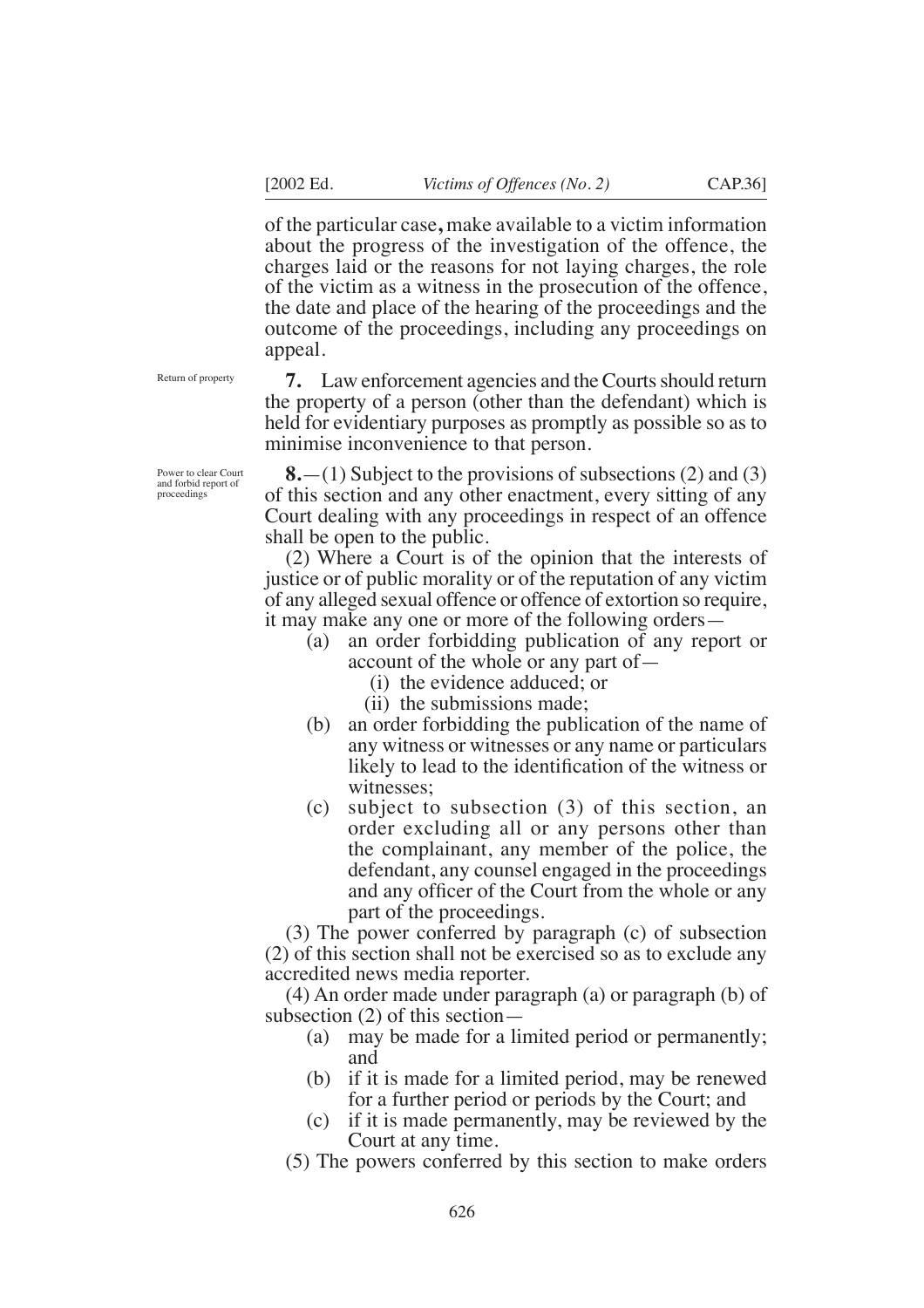of any kind described in subsection (2) of this section are in substitution for any such powers that a Court may have had under any inherent jurisdiction or any rule of law; and no Court shall have power to make any order of any such kind except in accordance with this section or any other enactment.

(6) Notwithstanding that an order is made under subsection (2)(c) of this section, the announcement of the verdict or decision of the Court (including a decision to commit the defendant for trial or sentence) and the passing of sentence shall in every case take place in public; but, if the Court is satisfied that exceptional circumstances so require, it may decline to state in public all or any of the facts, reasons or other considerations that it has taken into account in reaching its decision or verdict or in determining the sentence passed by it on any defendant.

[(7) Subject to subsection (8) of this section, every person who commits a breach of any order made under paragraph (a) or paragraph (b) of subsection (2) of this section commits an offence and is liable on conviction to a fine not exceeding  $$25,000$  or to imprisonment for a term not exceeding five years or to both such fine and imprisonment.

(8) Where a corporation commits a breach of any order made under paragraph (a) or paragraph (b) of subsection (2) of this section, every director of that corporation shall be deemed to be a person who has committed an offence as described in subsection (7) of this section punishable as aforesaid and the corporation shall be guilty of an offence punishable on conviction by a fine not exceeding  $$100,000$ .

(9) The offences prescribed by subsections (7) and (8) shall be justiciable in the Supreme Court notwithstanding that the acts constituting those offences or any of those acts may have taken place outside the territorial limits of the Court's jurisdiction.

(10) For the avoidance of doubt it is hereby declared that nothing in this section shall be taken to detract from the power of the Supreme Court to punish any person for criminal contempt in accordance with the common law or under the provisions of the Contempt of Court Act 1981 of the Parliament of the United Kingdom.]

#### **(Replaced by Ordinance No. 16 of 2002)**

**9.**—(1) No person shall publish, in any report or account relating to any proceedings commenced in any Court in respect of an offence of a sexual nature, the name of any person upon or with whom the offence has been or is alleged to have been committed or any name or particulars likely to lead to the identification of that person unless—

Prohibition against publication of names in certain sexual cases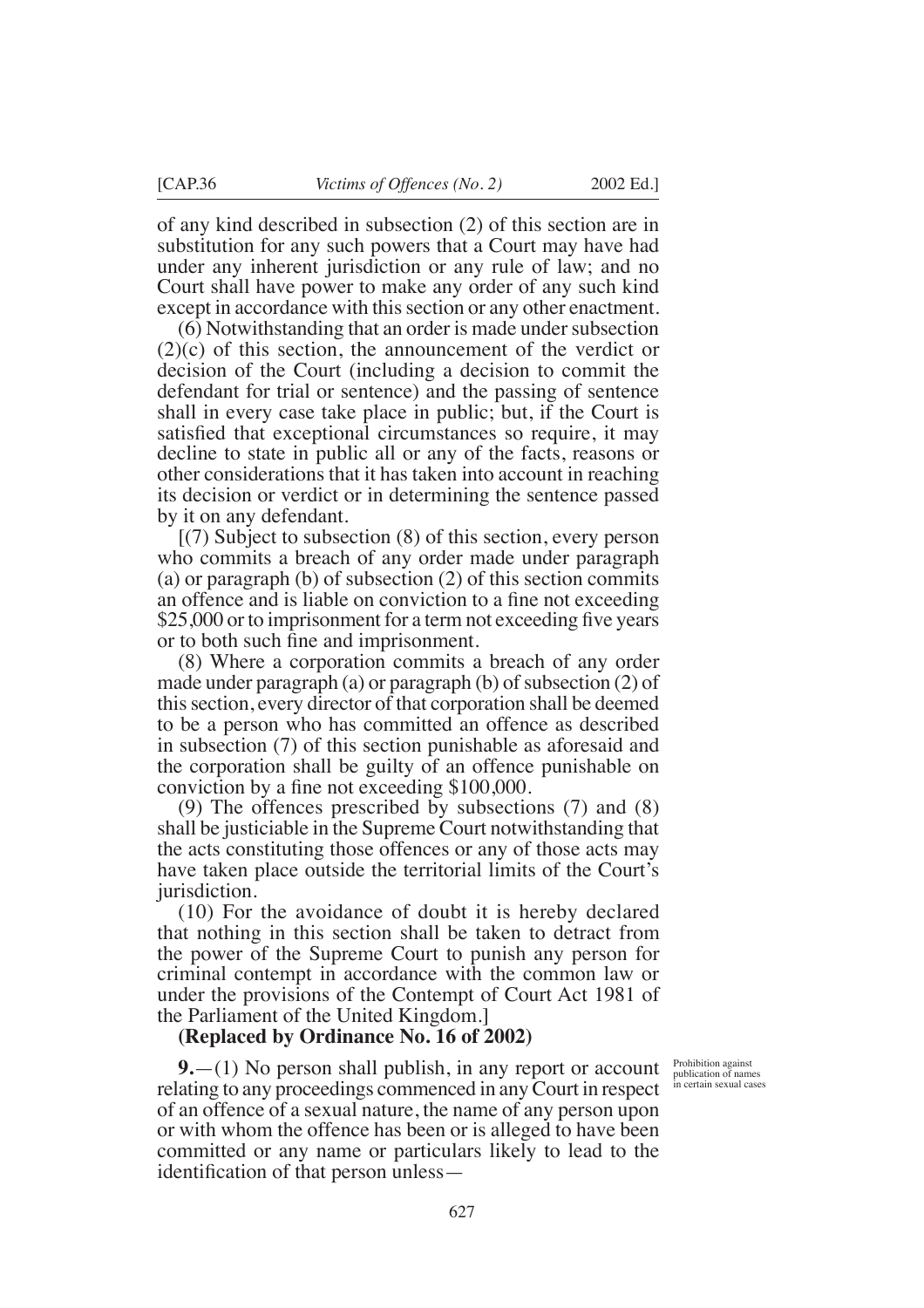(a) that person is of or over the age of 16 years; and

(b) the Court, by order, permits such publication.

(2) No person shall publish, in any report or account relating to proceedings in respect of any offence of incest or sexual intercourse with a [person] under 21 years of age in the offender's care or protection, the name of the person accused or convicted of the offence or any name or particulars likely to lead to the person's identification.

### **(Amended by Ordinance No. 2 of 2014)**

(3) Every person commits an offence and is liable on summary conviction to a fine not exceeding  $$10,000$  who publishes any name or particular in contravention of subsection (1) or subsection (2) of this section.

**10.**—(1) Except as otherwise expressly provided in any enactment, a Court may make an order prohibiting the publication, in any report or account relating to any proceedings in respect of an offence, of the name, address or occupation of the person accused or convicted of the offence or of any other person connected with the proceedings or any particulars likely to lead to any such person's identification.

(2) Any such order may be made to have effect only for a limited period, whether fixed in the order or to terminate in accordance with the order; or if it is not so made, it shall have effect permanently.

(3) If any such order is expressed to have effect until the determination of an intended appeal and no notice of appeal or of application for leave to appeal is filed or given within the time limited or allowed by or under the relevant enactment, the order shall cease to have effect on the expiry of that time; but if such a notice is given within that time, the order shall cease to have effect on the determination of the appeal or on the occurrence or non-occurrence of any event as a result of which the proceedings or prospective proceedings are brought to an end.

(4) The making under this section of an order having effect only for a limited period shall not prevent any Court from making under this section any further order having effect either for a limited period or permanently.

(5) Every person commits an offence and is liable on summary conviction to a fine not exceeding  $$10,000$  who commits a breach of any order made under this section or evades or attempts to evade any such order.

Views of vicitms

Court may prohibit publication of names

> **11.** When considering an application for bail in respect of a charge of sexual violation or other serious assault or injury any views of the victim must be taken into account.

**(Inserted by Order of Commissioner dated 28.04.03)**